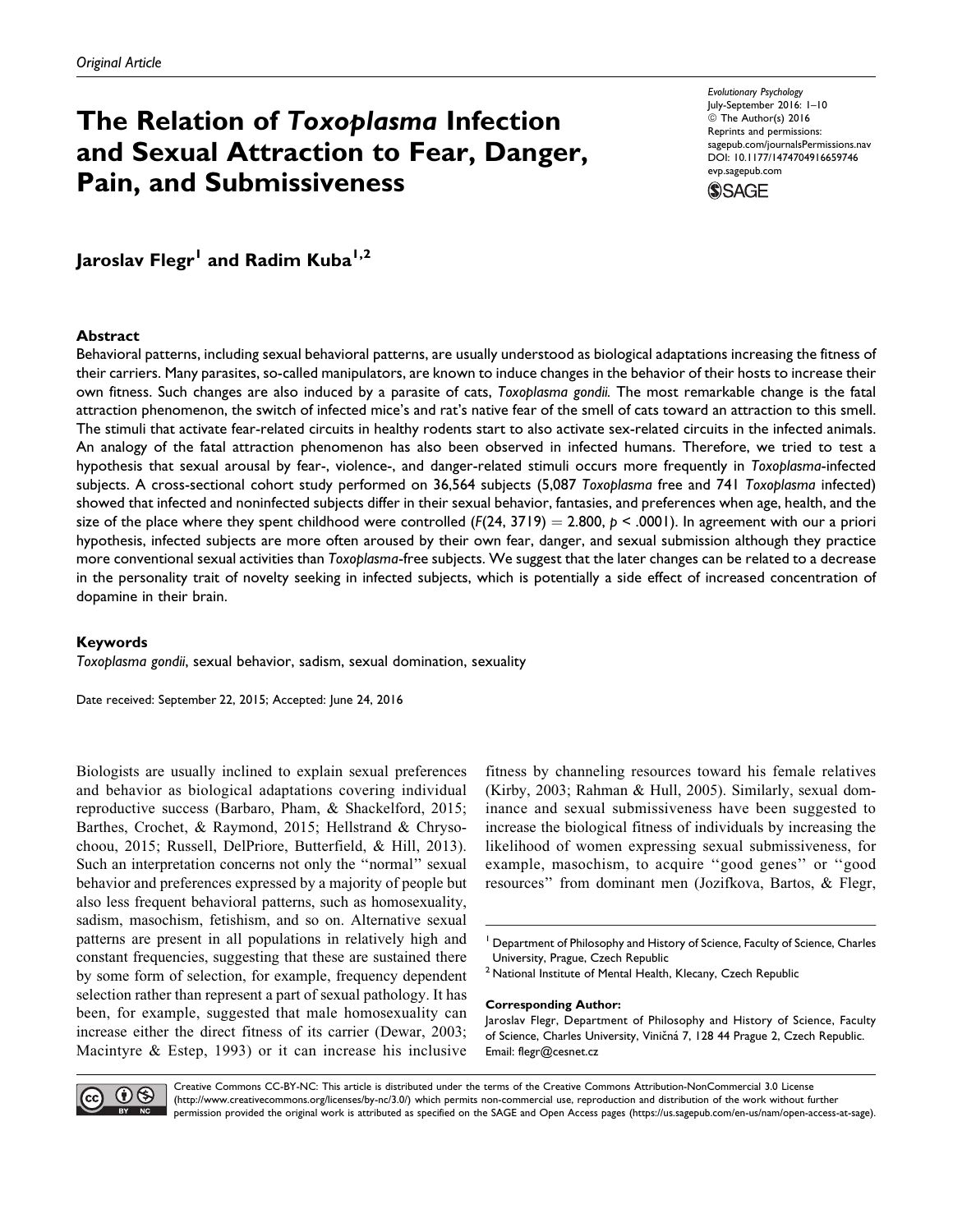2012). It has also been suggested that sexual dominance and submissiveness could increase in-pair cohesion and cooperation which could consequently result in an increased number of offspring in hierarchically disparate couples even within a modern community (Jozifkova, Konvicka, & Flegr, 2014).

An alternative evolutionary explanation of less frequent sexual behavior traits and sexual preferences is suggested by the general conception of extended phenotype (Dawkins, 1983) and its special application, the parasite manipulation theory (Moore, 2002). Certain categories of phenotypic traits of an organism could be the products of genes sitting within a body of other biological species and increasing their own betweengeneration transmission potential often at the expense of the fitness of carriers of these traits. Many parasites can change the morphology or behavior of their host in such a way that increases the efficiency of their transmission from an infected to noninfected host. Such manipulative activity was observed in many parasites transmitted from intermediate hosts to definitive hosts by predation. In human parasites, manipulative activity, both the induction of morphological and behavioral changes, was observed in the protozoan parasite Toxoplasma gondii (Flegr & Hrdý, 1994; Webster, 1994). This parasite can infect any warm-blooded animal, including about one third of humans worldwide (Pappas, Roussos, & Falagas, 2009; Tenter, Heckeroth, & Weiss, 2000). Toxoplasma can reproduce sexually in an intestine of its definitive host, a cat. It has been known for a long time that the parasite may live dormant for years in tissue cysts in immunoprivileged organs, inducing many behavioral changes in its intermediate host. For example, it prolongs the reaction times of its host, increases its vigility, and alters the tendency to seek new stimuli (Flegr et al., 2003; Hodková, Kodym, & Flegr, 2007; Hrdá, Votýpka, Kodym, & Flegr, 2000). The most remarkable toxoplasmosis-associated behavioral change is the so-called fatal attraction phenomenon—the switch from the mice's and rats' native fear of the smell of cats toward an attraction to this smell (Berdoy, Webster, & Macdonald, 2000). The existence of this phenomenon has been observed in mice and rats in about 20 studies performed in several laboratories worldwide and its analogy, higher ratings of attractiveness of smell of highly diluted cat (but not other species) urine was observed even in humans (Flegr, Lenochová, Hodný, & Vondrová, 2011). The neurological mechanism of this change in rats was revealed recently. It was shown that in the infected rats expressing fatal attraction, Toxoplasma is able to reprogram the brain's genetic machinery by specific demethylation of certain regulatory elements of genes (Dass & Vyas, 2014). The cat odor activates fearassociated medial amygdala circuits in normal rodents. In the Toxoplasma-infected rodents, the same odor also activates the amygdala circuits responsible for sexual behavior. It is possible that Toxoplasma could increase its chances for alimentary transmission from infected rodents to cat intestine by making any perceived danger (not just the odor of cats) ''smell sexy'' to the infected host. Currently, between 10% and 80% of people are infected in most countries (Pappas et al., 2009; Tenter et al., 2000). However, less than 100 years ago, most of the

2 Evolutionary Psychology

population was probably infected in all countries where feline hosts of Toxoplasma lived, that is, nearly everywhere. It is therefore possible that sexual preferences and behaviors are at least partly influenced by the *Toxoplasma* infection. It is even possible that the frequent association of sexual arousal with violence, danger, fear, and exchange of power could be a product of manipulation activity of *Toxoplasma*, which was adaptive in its natural hosts—the rodents (Flegr & Markos, 2014).

In the present study, we tested a hypothesis that Toxoplasma-infected and Toxoplasma-free subjects differ in their sexual behavior, desires, and preferences. Specifically, we tested our animal studies-based hypothesis that the infected subjects were more often sexually aroused by their own fear, danger, and sexual submission. For this purpose, we ran a large-scale cross-sectional questionnaire study on the Internet population with a precise number of 36,564 Czech and Slovak people who completed the survey.

## Material and Method

## Subjects

The Internet questionnaire was distributed as a Qualtrics survey. The subjects were invited to participate in the study using a Facebook-based snowball method (Kankova, Flegr, & Calda, 2015) by posting an invitation to participate in a ''study testing certain evolutionary psychological and parasitological hypotheses, containing many questions related to sexual life'' on the wall of the Facebook page ''guinea pigs'' (''Pokusnı´ králíci" in Czech) for Czech and Slovak nationals willing to take part in diverse evolutionary psychological experiments [\(www.facebook.com/pokusnikralici](http://www.facebook.com/pokusnikralici)). The participants were informed about the aims of the study on the first page of the electronic questionnaire. They were also provided with the following information: ''The questionnaire is anonymous and obtained data will be used exclusively for scientific purposes. Your cooperation in the project is voluntary and you can terminate it at any time by closing this web page. You can also skip any uncomfortable questions; however, the most valuable are the complete data. Only subjects above 15 years old are allowed to take the questionnaire. If you agree to participate in the research and are above 15, press the 'Next' button.'' Some pages of the questionnaire contained the Facebook share button. These buttons were pressed by 1,163 participants, which resulted in obtaining data from 36,564 responders in total between January 22, 2015, and February 11, 2016. The project, including the method of obtaining an electronic consent with a participation in the study, was approved by the institutional review board of the Faculty of Science, Charles University (Komise pro práci s lidmi a lidským materiálem Přírodovědecké Fakulty Univerzity Karlovy), No. 2015/01.

## Questionnaires

The electronic survey  $=$  Sexual Preferences and Behaviors Inventory 2015 (SPBI-2015) consisted of five already published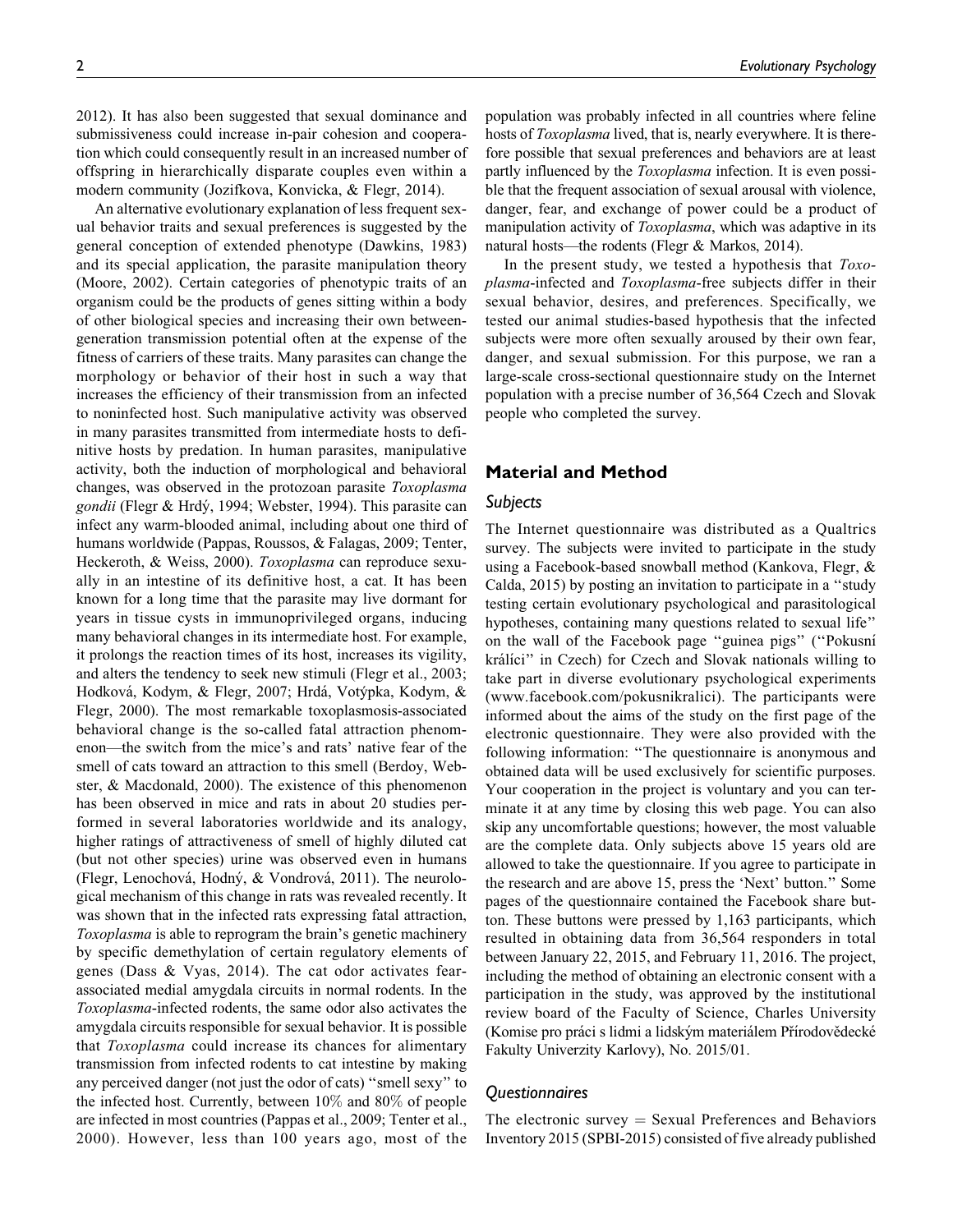questionnaires studying various facets of human sexuality, such as the Hurlbert Index of Sexual Narcissism (Hurlbert, Apt, Gasar, & Wilson, 1994), the Revised Sociosexual Orientation Inventory (SOI–R) (Penke & Asendorpf, 2008), the Three-Domain Disgust Scale (Tybur, Lieberman, & Griskevicius, 2009), the International Personality Item Pool (IPIP)–Dominance Scale (Goldberg, 1999; Goldberg et al., 2006), and the Attraction to Sexual Aggression Scale (Malamuth, 1989) modified and supplemented with questions to cover a broader spectrum of sexual preferences and sexual behaviors. The survey also contained a questionnaire collecting various socioeconomic, demographic, health-related, epidemiologic and psychological data, and three projective psychological tests. Altogether, the survey consisted of 701 questions (a few more in female version) and the mean time necessary to complete it was about 89 min (the mode was 72 min). In the present study, we used only the information about gender, age, the size of the population of the town where the responders spent most of their childhood rated on 6-point scale, sexuality-related questions, and three health-related questions (physical and psychological conditions rated on 6-point scales and number of specialized medical doctors the subject had to regularly attend [not for prevention] at least once in the past 5 years). The subject also had to answer a question "Are you infected with *Toxoplasma*, the cat parasite that is dangerous especially to pregnant women?'' by ticking one of the three suggested answers: ''I do not know or am not sure, I was not laboratory tested,'' ''No (I was tested by a medical doctor and the blood test gave a negative result,'' and ''Yes (I was tested by a medical doctor and the blood test gave a positive result.'' Implicitly, the first answer (''I do not know ... '') was ticked.

At the end of the questionnaire, the participants could provide their unique ''guinea pig code.'' Because of the rather sensitive sex- and health-related contents of this questionnaire, it was ''signed'' only by 8% of the responders. However, other questionnaires distributed in this community were signed by most of responders (Flegr & Hodny, 2016). These results showed that most of participants who were aware of their toxoplasmosis status (and nearly all male responders) had been tested for toxoplasmosis in our lab. We always used complement fixation test, IgG enzyme-linked immunosorbent assay (ELISA), and IgM ELISA tests to reveal the Toxoplasma infection and to discriminate between acute and latent form of the infection (Flegr, Kodym, & Tolarová, 2000).

#### Statistical Method

Before statistical analysis, we filtered out less than 1% of our data because it appeared suspicious (too high or too short body height, too low or too high body mass or age, too short duration of the test, etc.).

IBM SPSS Statistics 21.0 was used for all statistical tests including factor analysis (principal axis factoring [PAF], mean substitution of missing data, and direct oblimin normalized rotation). We computed optimal number of independent factors using parallel analysis (O'Connor, 2000).

Associations between ordinal and binary data were analyzed by partial Kendall's correlation test (Kaňková, Kodym, & Flegr, 2011; Siegel & Castellan, 1988). This test measures the strength and significance of association between binary, ordinal, and continuous data regardless of their distributions. The partial Kendall's  $\tau$  reflects the probability that the value of a particular dependent variable for the Subject A is higher than for Subject B when the value of an independent variable for Subject A is higher than for the Subject B. This technique enabled us to control for one confounding variable, for example, the age of a responder. The Excel sheet for computing partial Kendall's  $\tau$  and the significance between Variables A and B after the Variable C is controlled based on Kendall  $\tau$ 's AB, AC, and BC. It is available at [http://web.natur.cuni.cz/](http://web.natur.cuni.cz/flegr/programy.php) [flegr/programy.php.](http://web.natur.cuni.cz/flegr/programy.php) Toxoplasmosis is known to have different, often opposite impacts on the behavior and personality men and women. Therefore, we performed all analyses for all responders and also separately for the male and female responders.

## Results

The final data set of 36,564 responders contained records of 2,470 Toxoplasma-free men (age 37.86,  $SD = 13.99$ ), 212 Toxoplasma-infected men (age 36.15,  $SD = 13.97$ ), 2,617 Toxoplasma-free women (age 33.73,  $SD = 11.91$ ), and 529 Toxoplasma-infected women (age 34.83,  $SD = 11.28$ ). Infected women were older than noninfected women  $(t(3146) =$  $-2.034, p = .042$ ; the difference in age between infected and noninfected men was not significant  $(t(2682) = 1.711, p =$ .088). The prevalence of toxoplasmosis in women (16.8%) was higher than in men (7.9%),  $\chi^2 = 103.575$ ,  $p < .00001$ .

The sexual behavior, desires, and preference of responders were characterized by 350 variables, including their responses to abovementioned standard questionnaires (Sexual Narcissism, Sexual Attitude Scale SOI-R, Disgust Scale, Dominance Scale, and modified Attraction to Sexual Aggression Scale) and questions of our SPBI-2015 (see Online Supplement 1) and the questionnaire concerning sexual preferences and types of pornography watched.

We computed the optimal number of 24 independent factors using parallel analysis. The actual eigenvalues from PAF and the random order eigenvalues from parallel analysis are illustrated in Figure 1.

Therefore, the factor analysis reduced variables to 24 independent factors with eigenvalues higher than 2.361 that together explained 53.034% of the between-subject's variance of sexual behavior and preferences. The nature of most of these factors was able to be identified on the basis of variables that positively or negatively loaded particular factors—factor names as well as example items defining the factors and the eigenvalue for each factor are represented in Table 1 (for full detail, see Online Supplement 2).

A multivariate analysis of variance with all 24 factors as dependent variables showed a significant effect of toxoplasmosis for all subjects  $(F(24, 5828) = 3.506, p < .0001)$ ,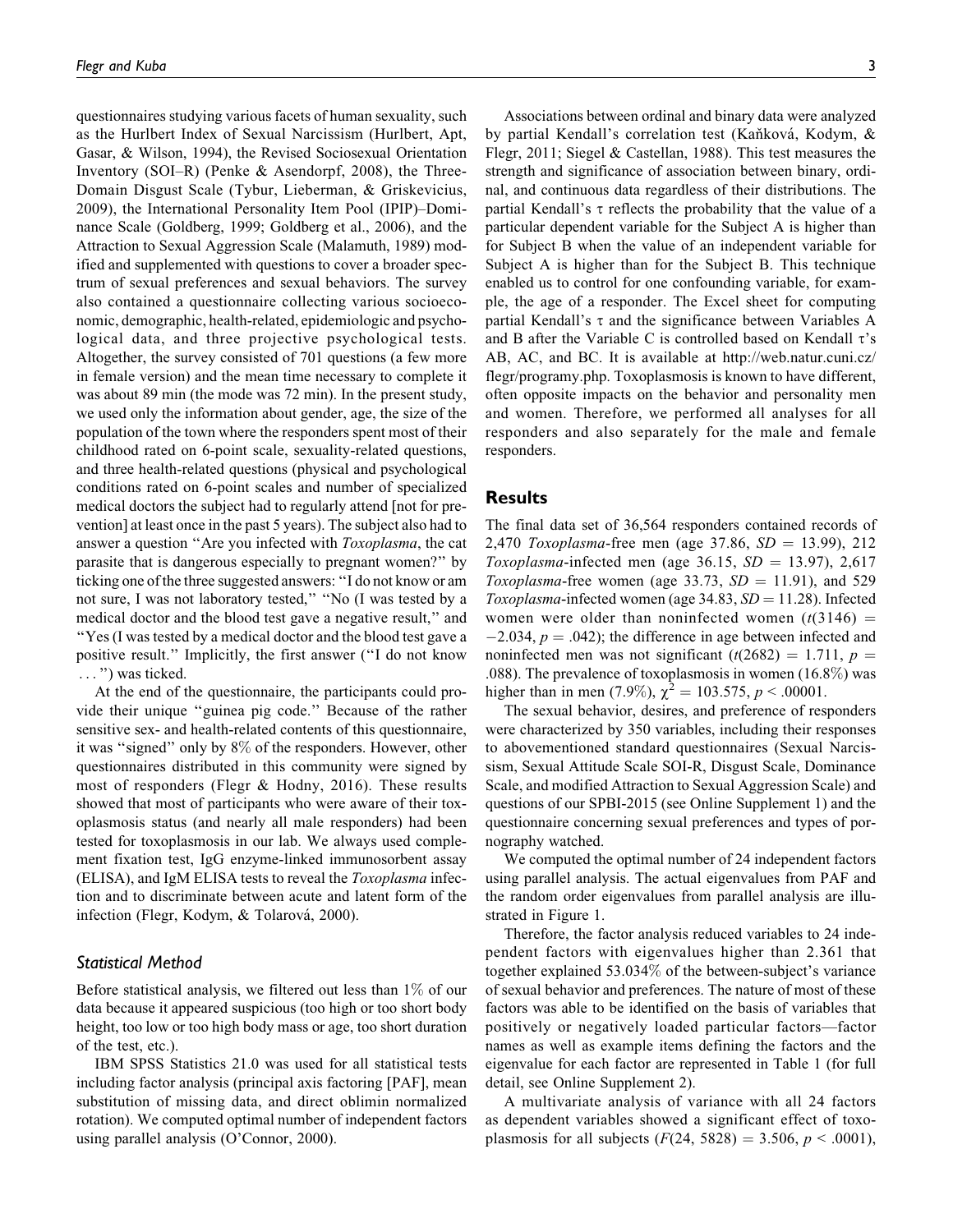Figure 1. Eigenvalues for parallel analysis and principal axis factoring.

men  $(F(24, 2682) = 2.358, p < .0001)$ , and women  $(F(24, 2682))$  $3146$ ) = 1.798,  $p = .001$ ). Regardless of the fact that age correlated with most of sexual life–related factors, the multivariate analyses of covariance with toxoplasmosis status and the age of subjects as independent variables gave nearly identical results  $(F(24, 5828) = 3.484, p < .0001)$ , men  $(F(24, 5828) = 3.484, p < .0001)$  $2682) = 2.290, p < .0001$ , and women  $(F(24, 3146)) =$ 1.782,  $p = .011$ ). Very similar results were also obtained when a larger set of potential confounding variables, namely, age, population size of the place of residence, self-rated physical conditions, psychical conditions, and the number of medical specialists visited more than once during the past 5 years were controlled: all  $(F(24, 3719) = 2.800, p < .0001)$ , men  $(F(24, 3719) = 2.800, p < .0001)$  $1542$ ) = 1.899, p = .005), and women (F(24, 2177) = 1.732, p = .015). Here, the number of subjects was lower, and therefore  $p$ values were higher as not all subjects responded to all questions.

Most sexual life–related factors had nonnormal distribution. To avoid performing a different type of transformation for each of 24 different factors, we used the nonparametric Kendall method for searching for association between toxoplasmosis and particular factors. We used nonparametric partial Kendall correlation test that enabled us to control for one confounding variable, here the age of responders. The results presented in Table 2 show that 18 of the 24 sex life–related factors, included the factor F3 (violence-associated arousal), expressed significant association with Toxoplasma infection for all subject, 11 for women, and 12 for men. Most of the observed associations (32) were significant after backward sequential correction for multiple tests (Table 2) and many of them (21), including that for sadism, remained significant even after the most conservative simple Bonferroni's correction for multiple tests. Moreover, the number of observed significant associations was 41, that is,  $10^{10}$  times higher than was the theoretical number of false negative results for 72 tests.

Results of partial Kendall's  $\tau$  correlations between 24 sexrelated factors obtained by factor analysis and Toxoplasma infection. The effect of age of subject was controlled. The absence and presence of *Toxoplasma* infection was coded with 1 and 2, respectively. Therefore, positive ts corresponded to positive association between particular factor and toxoplasmosis. Significant results are marked bold and .000 denote  $p \leq$ .0005. The asterisks denote that the associations are significant after backward sequential correction for multiple tests.

## **Discussion**

Latent toxoplasmosis had specific effects on human sexual life–related traits. The infected subjects expressed a lower tendency toward sexual dominance, tattoo and piercing, watching pornography, group sex, and they are less often engaged in activities that include Bondage, Discipline and Sado-Masochism (BDSM). However, they expressed higher attraction to bondage, violence, zoophilia, fetishism, and, in men, also to masochism, and raping and being raped. Generally, infected subjects expressed higher attraction to nonconventional sexual practices, especially the BDSM-related practices, but they also reported to perform such activities less often than the Toxoplasma-free subjects. These observations agreed with our animal studies-based hypothesis of coactivation of danger- and sex-related hypothalamic circuits in Toxoplasma-infected subjects (Dass & Vyas, 2014; Flegr & Markos, 2014).

The relation between sex and danger, fear, power exchange, and pain is rather close in human populations. Kinsey's data showed that about 12% of women and 22% of men reported having an erotic response to a sadomasochistic story and 55% of women and 50% of men reported having responded erotically to being bitten. Janus and Janus (1993) showed that about 14% of male and 11% of female responders in the United States had personal experience with sadomasochistic (SM) sexual practices and about 8–10% of responders had some SM ''toys'' at their homes. An Australian study showed that 2% men and 1.4% women had during last 6 months participated in SM activities (Richters, Grulich, de Visser, Smith, & Rissel, 2003). Preferences for BDSM activities in the Czech Republic were studied by an Internet trap method (Jozífková & Flegr, 2006). The subjects who clicked the banner displayed in the web interface of e-mail boxes of main Czech free e-mail provider were offered to choose graphic gates labeled with icons of homosexual or heterosexual partner of different hierarchical position (submissive, equal, and dominant). About 13.5% of men and 20.5% of women had chosen dominant partners and 36.6% of men and 19.8% women had chosen submissive partners. In the current questionnaire study, the men and woman were asked to rate how much they were sexually aroused by their own or somebody else's powerlessness using 6-point scale anchored with  $0$  (not at all) 5 (very strongly). Being aroused by one's own powerlessness (ratings 3–5) was reported by 20.04% of men and 18.45% women, while being aroused by somebody else's powerlessness was reported by 33.55% of men and 11.34% of women. Toxoplasma probably only slightly increases the tendencies of infected subjects to be sexually aroused by BDSM stimuli and especially by sexual

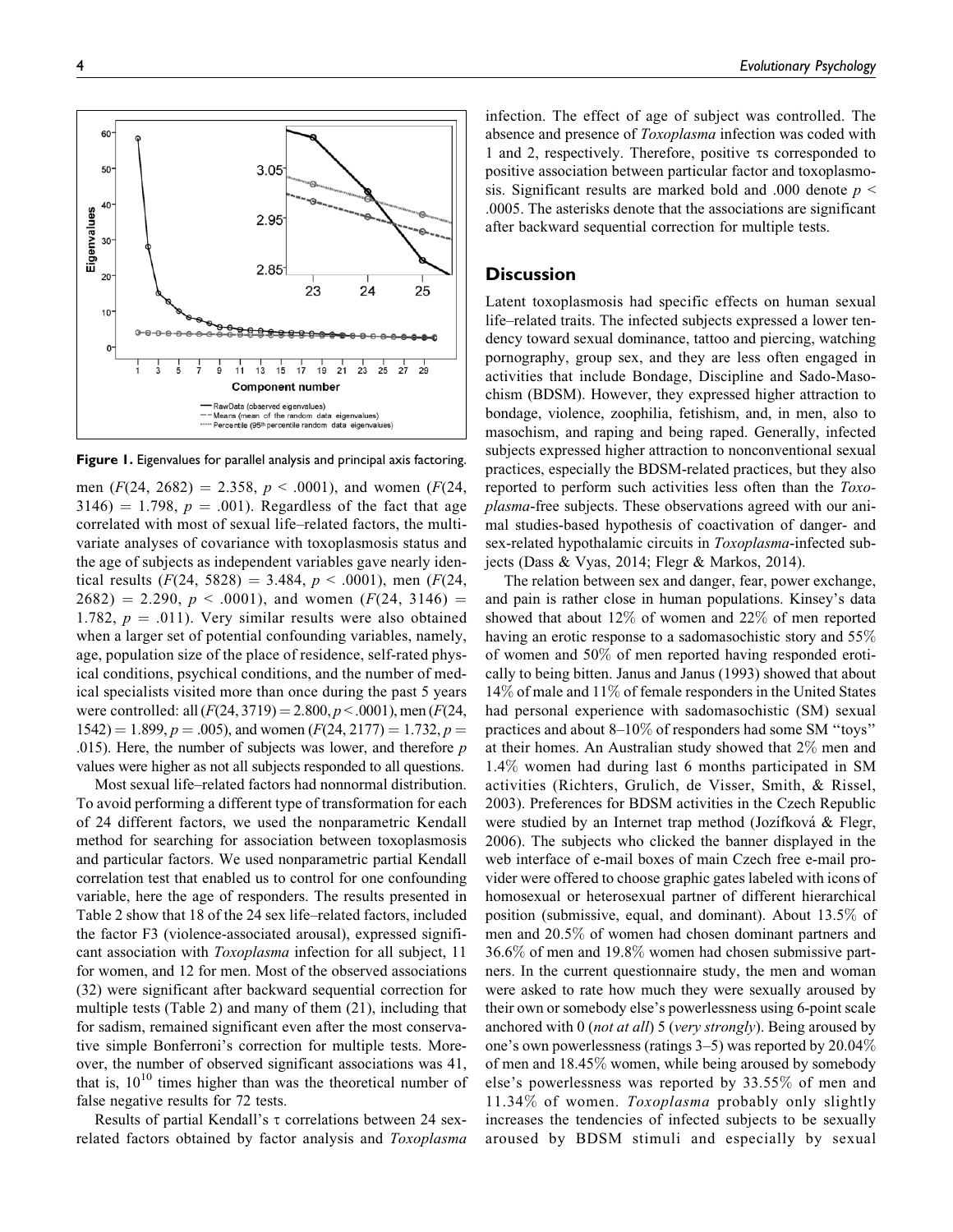Table 1. The Listing of Factor Names as Well as Example Items Defining the Factors and Eigenvalues for Each Factor.

| Factor Number, Name, and Example of Items Defining the Factor                                                                                                                                                                                                                                                                                                                                                                                                              | Eigenvalues  |
|----------------------------------------------------------------------------------------------------------------------------------------------------------------------------------------------------------------------------------------------------------------------------------------------------------------------------------------------------------------------------------------------------------------------------------------------------------------------------|--------------|
| F01 sadism/sexual dominance: Sexually aroused when someone else is feeling fear, danger, pain, powerlessness, or humiliation. Not<br>sexually aroused when feeling his own fear, danger, pain, powerlessness, or humiliation.                                                                                                                                                                                                                                              | 55.08        |
| F02 homosexuality (french kiss and oral sex): Sexually aroused by people of the same sex and performing homosexual activities<br>(e.g., french kissing, oral sex, and anal sex). Not sexually aroused by people of the opposite sex and doing homosexual activities<br>(e.g., french kissing, oral sex, and anal sex).                                                                                                                                                     | 21.87        |
| F03 violence (aroused by): Sexually aroused by feeling fear, danger, pain, powerless, or humiliated in general (own and someone<br>else's)                                                                                                                                                                                                                                                                                                                                 | 14.07        |
| F04 french kiss (attractiveness): The respondent stated higher affinity toward heterosexual french kissing (thinking of trying,<br>attractiveness in general, quantity of engaging, and attractiveness in virtual reality)                                                                                                                                                                                                                                                 | 11.81        |
| F05 piercing and tattoo (having): The respondent stated more body piercings and tatoos (on face and on intimate body parts).<br>F06 tattoo and piercing (intimate attractiveness): The respondent stated higher attractiveness to body piercing and tatoos (on face<br>and on intimate body parts).                                                                                                                                                                        | 9.59<br>8.23 |
| F07 sexual submissiveness/masochism: Sexually aroused when feeling his own fear, danger, pain, powerlessness, or humiliation.<br>F08 SOI-R (promiscuity and no attachment): The respondent stated higher numbers of sexual partners, doesn't have problem<br>having sex with person without a long-term, serious relationship (SOI-R questionaire).                                                                                                                        | 7.12<br>5.48 |
| F09 raping: The respondent stated higher affinity to rape-role-play (thinking of trying, attractiveness in general, and attractiveness<br>in virtual reality).                                                                                                                                                                                                                                                                                                             | 5.38         |
| F10 bondage (attraction): The respondent stated higher affinity to bondage sex (thinking of trying, attractiveness in general, and<br>attractiveness in virtual reality).                                                                                                                                                                                                                                                                                                  | 4.41         |
| FII SM porn watching: The respondent stated higher affinity to consumation of erotic materials (pictures, videos, etc.) covering<br>especially sadomasochistic sexual themes (torture, tying, spanking, whipping, etc.).                                                                                                                                                                                                                                                   | 4.11         |
| F12 pathogens-related disgust: The respondent stated higher pathogens-related disgust (dog's excrement, red sores, sweaty hands,<br>mildew-in-fridge, smelly person, etc.; Three-Domain Disgust Scale).                                                                                                                                                                                                                                                                    | 3.98         |
| F13 attractiveness in virtual reality: The respondent stated higher affinity toward several sexual activities but only in virtual reality<br>(heterosexual french kissing, group sex, oral sex, anal sex, bondage-discipline sex, and sex with sadomasochistic themes).                                                                                                                                                                                                    | 3.50         |
| F14 non-BDSM porn watching: The respondent stated higher affinity toward consumation of erotic materials (pictures, videos, etc.)<br>covering non-BDSM themes (e.g., general nudity, genitals, group sex, homosexual sex, oral sex, and gentle porn).                                                                                                                                                                                                                      | 3.41<br>3.22 |
| F15 missing some sex activity: The respondent stated an affinity toward some sexual activity not listed in our questionaire—they<br>could add it and rate the frequency of thinking of trying, attractiveness in general, quantity of engaging, and attractiveness in<br>virtual reality.                                                                                                                                                                                  |              |
| F16 group sex, more same-sex participants (attractiveness): The respondent stated higher affinity toward group sex activities with<br>one opposite sex and several same-sex partners (thinking of trying, attractiveness in general, and attractiveness in virtual reality).                                                                                                                                                                                               | 3.09         |
| F17 sadomasochism (doing): The respondent stated higher quantity of engagement in several sadomasochistic activities (e.g.,<br>bondage-discipline sex, sex covering powerlessness, pain, threat, humilliation, and role-plays).                                                                                                                                                                                                                                            | 3.03         |
| F18 homosexual sex (doing): The respondent stated higher quantity of engagement in several homosexual activities (e.g., french<br>kissing, homosexual group sex, oral sex, and anal sex).                                                                                                                                                                                                                                                                                  | 2.89         |
| F19 morality-related disgust: The respondent stated higher morality-related disgust (theft of candy bar, robbing a neighbor, student<br>cheating, faking signature, and jumping the queue stated as disgusting; Three-Domain Disgust Scale).                                                                                                                                                                                                                               | 2.83         |
| F20 sexual narcissism (no emotion): The respondent obtained a higher score in the questions of the "Hurlbert Index of Sexual<br>Narcissism" covering emotional dimension (e.g., he or she stated that their relationship can keep them from engaging in a lot of<br>fulfilling sexual activities, not enough people have sex for fun anymore, that he or she has no sexual inhibitions, and that too much<br>"relationship closeness" can interfere with sexual pleasure). | 2.61         |
| F21 tattoo—face + blood (attractiveness): The respondent stated higher attractiveness to face tatoos (active and also passive) and<br>sexual arousal by manipulation with blood.                                                                                                                                                                                                                                                                                           | 2.57         |
| F22 zoophilia: The respondent stated higher affinity toward sex with animals (thinking of trying, attractiveness in general, quantity of<br>engaging, and attractiveness in virtual reality).                                                                                                                                                                                                                                                                              | 2.56         |
| F23 anal sex and nude photos: The respondent stated higher affinity toward heterosexual anal sex and taking nude pictures<br>(thinking of trying, attractiveness in general, quantity of engaging, and attractiveness in virtual reality).                                                                                                                                                                                                                                 | 2.41         |
| F24 fetishism: The respondent stated higher affinity toward sexual arousal by activities covering fetish (objects such as velvet, latex,<br>leather, underwear, banknotes, etc.) and also consumation of erotic materials (pictures, videos, etc.) covering especially<br>fetishism.                                                                                                                                                                                       | 2.36         |

submissiveness, one's own fear, and one's own pain in male subjects. It could hardly by fully responsible for humans' sexual arousal by BDSM stimuli, as the Toxoplasma infection explained only relatively small part of the between-subjects variability in BDSM-related traits. In its natural hosts, the rodents, even a small effect of infection on attractiveness of a smell of dangerous feline predators could result in the fatal attraction phenomenon, and by this, it can increase the chance of the parasite's transmission from intermediate to definitive host by predation.

Lower tendencies for performing nonconventional sexual practices in the infected subjects could be related to their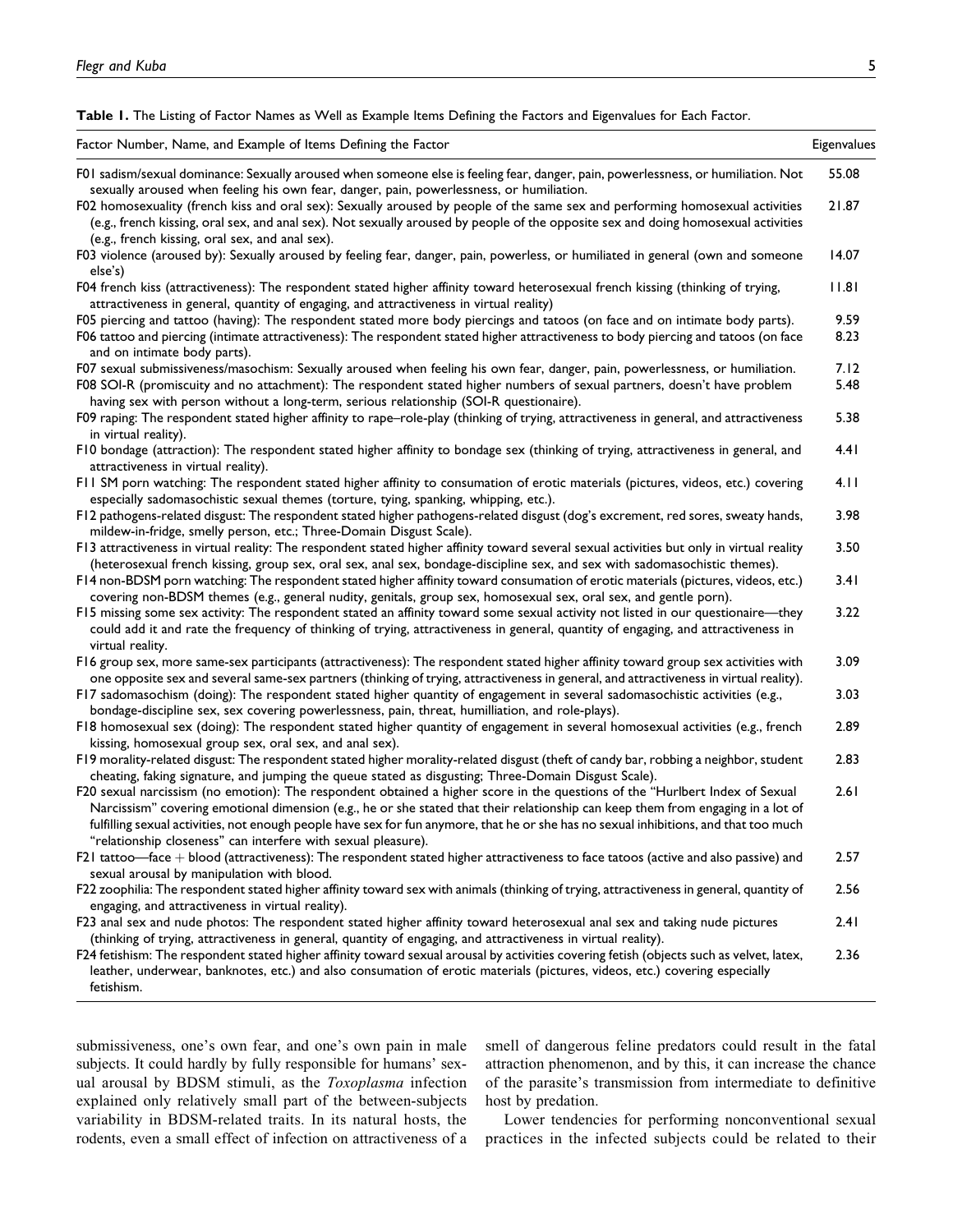| <b>Table 2.</b> Association Between Sex-Related Factors and Toxoblasma Infection. |  |
|-----------------------------------------------------------------------------------|--|
|-----------------------------------------------------------------------------------|--|

| Factor Number and Name                                      | All, $\tau$ | Þ       | n     | Women, $\tau$ | Þ       | N     | Men, $\tau$ | Þ       | n     |
|-------------------------------------------------------------|-------------|---------|-------|---------------|---------|-------|-------------|---------|-------|
| F01: Sadism/sexual dominance                                | $-.04$      | $.000*$ | 5,828 | $-.01$        | .255    | 3,146 | $-.08$      | $.000*$ | 2,682 |
| F02: Homosexuality (french kiss and oral sex)               | 0١.         | .103    | 5,828 | .03           | $.005*$ | 3,146 | .02         | .129    | 2,682 |
| F03: Violence (aroused by)                                  | .02         | .046    | 5,828 | .03           | $.014*$ | 3,146 | .01         | .427    | 2,682 |
| F04: French kiss (attractiveness)                           | .00         | .676    | 5,828 | $-.01$        | ا 61.   | 3,146 | $-.01$      | .396    | 2,682 |
| F05: Piercing and tattoo (having)                           | $-.04$      | $.000*$ | 5,828 | $-.02$        | .084    | 3,146 | $-.03$      | $.008*$ | 2,682 |
| F06: Tattoo and piercing (intimate attractiveness)          | $-.02$      | $.014*$ | 5,828 | $-.01$        | .565    | 3,146 | $-.03$      | .036    | 2,682 |
| F07: Sexual submissiveness/masochism                        | .00         | .903    | 5,828 | .00           | .961    | 3,146 | .04         | $.004*$ | 2,682 |
| F08: SOI-R (promiscuity and no attachment)                  | $-.04$      | $.000*$ | 5,828 | $-.03$        | .030    | 3,146 | $-.01$      | .529    | 2,682 |
| F09: Raping                                                 | .02         | .050    | 5,828 | .01           | .389    | 3,146 | .04         | $.001*$ | 2,682 |
| F10: Bondage (attraction)                                   | .03         | $.001*$ | 5,828 | .02           | .053    | 3,146 | .06         | $.000*$ | 2,682 |
| F11: SM porn watching                                       | $-.03$      | $.002*$ | 5,828 | $-.02$        | .HI     | 3,146 | .01         | .253    | 2,682 |
| F12: Pathogens-related disgust                              | $-.02$      | .079    | 5,828 | $-.03$        | $.005*$ | 3,146 | .01         | .572    | 2,682 |
| F13: Attractiveness in virtual reality                      | $-.01$      | .093    | 5,828 | $-.03$        | .032    | 3,146 | .01         | .283    | 2,682 |
| F14: Non-BDSM porn watching                                 | $-.04$      | $.000*$ | 5,828 | $-.03$        | .026    | 3,146 | .01         | .263    | 2,682 |
| F15: Missing some sex activity                              | .04         | $.000*$ | 5,828 | .02           | .102    | 3,146 | .03         | .035    | 2,682 |
| F16: Group sex, more same-sex participants (attractiveness) | $-.03$      | $.000*$ | 5,828 | $-.01$        | .364    | 3,146 | $-.02$      | .244    | 2,682 |
| F17: Sadomasochism (doing)                                  | $-.04$      | $.000*$ | 5,828 | $-.05$        | $.000*$ | 3,146 | $-.06$      | $.000*$ | 2,682 |
| F18: Homosexual sex (doing)                                 | .04         | $.000*$ | 5,828 | .02           | .037    | 3,146 | .05         | $.000*$ | 2,682 |
| F19: Morality-related disgust                               | $-.02$      | .036    | 5,828 | .00           | .820    | 3,146 | $-.01$      | .259    | 2,682 |
| F20: Sexual narcissism (no emotion)                         | $-.06$      | $.000*$ | 5,828 | $-.04$        | $.001*$ | 3,146 | .06         | $.000*$ | 2,682 |
| $F21: Tattoo$ —face $+$ blood (attractiveness)              | $-.03$      | $.000*$ | 5,828 | $-.04$        | $.003*$ | 3,146 | $-.04$      | $.001*$ | 2,682 |
| F22: Zoophilia                                              | .02         | .026    | 5,828 | .03           | $.012*$ | 3,146 | .00         | .836    | 2,682 |
| F23: Anal sex and nude photos                               | .03         | $.000*$ | 5,828 | .01           | .286    | 3,146 | .06         | $.000*$ | 2,682 |
| F24: Fetishism                                              | .04         | $.000*$ | 5,828 | .02           | .057    | 3,146 | .01         | .522    | 2,682 |

Note. Significant results are marked bold and .000 denote p < .0005. The asterisks denote that the associations are significant after backward sequential correction for multiple tests.

impaired health status (Flegr, Prandota, Sovickova, & Israili, 2014). However, these negative associations were observed (especially in men) even when the health-related covariates were controlled. We suppose that a decrease of personality factor novelty seeking, which was observed in infected men and women in several studies (Flegr et al., 2003; Novotná et al., 2005; Skallová et al., 2005), could be responsible for the observed negative associations between toxoplasmosis and performing nonconventional sexual activities. This personality trait was measured, for example, by Cloninger's seven-factors Temperament and Character Inventory (TCI) questionnaire (Cloninger, Przybeck, Svrakic, & Wetzel, 1994) and is expected to negatively correlate with the concentration of dopamine in the ventral midbrain (Cloninger, Svrakic, & Przybeck, 1993). It was suggested that an observed decrease of novelty seeking is caused by increased concentration of this neurotransmitter in the brain of infected hosts, and this increased concentration could be responsible for higher incidence of schizophrenia of infected subjects (Flegr et al., 2003). It was originally supposed that the dopamine was produced by stimulated lymphocytes in the locally damaged brain tissue (Novotná et al., 2005). Later, it was observed that the  $Toxo$ plasma genome contains two genes for tyrosine hydroxylases, the enzymes catalyzing the key step in biochemical pathway of dopamine synthesis (Gaskell, Smith, Pinney, Westhead, & McConkey, 2009). Following studies showed that a large amount of this neurotransmitter is indeed synthetized in tissue cysts of Toxoplasma in the brain of infected rodents (Prandovszky et al., 2011). Novelty seeking (NS) has four subscales: Exploration Excitability, Impulsiveness, Extravagance, and Disorderliness. With the exception of the Exploration Excitability, the other three components of NS are lower in Toxoplasma-infected subjects. This means that infected people are on average more reflective, tend to require more detailed information when making an opinion, and are not easily distracted. They are also more reserved, slow, and controlled; they do not waste their energy and feelings. They tend to be organized, methodical, and prefer activities with strict rules and regulations. We suppose that these personality traits could result in observed differences in reported sexual preferences and activities.

It was observed that *Toxoplasma*-infected male subjects and male rats had higher level of testosterone (Flegr, Lindová,  $\&$ Kodym, 2008; Vyas, 2013). Vyas and his group have shown that Toxoplasma upregulates the synthesis of this hormone by increasing the number of luteinizing hormone receptors on Leydig cells, that is, the receptors that regulate the synthesis of testosterone in testes (Lim, Kumar, Hari Dass, & Vyas, 2013). They suggested that this could be a part of the manipulation activity of the parasite aimed toward an increase sexual activity, which could enhance sexual transmission of Toxoplasma from infected males to noninfected females. Our current results provided no evidence of increased sexual activity of infected subjects. It is possible that the increase of testosterone observed in relatively young students and recently infected rats is just a transient effect of postacute toxoplasmosis, as many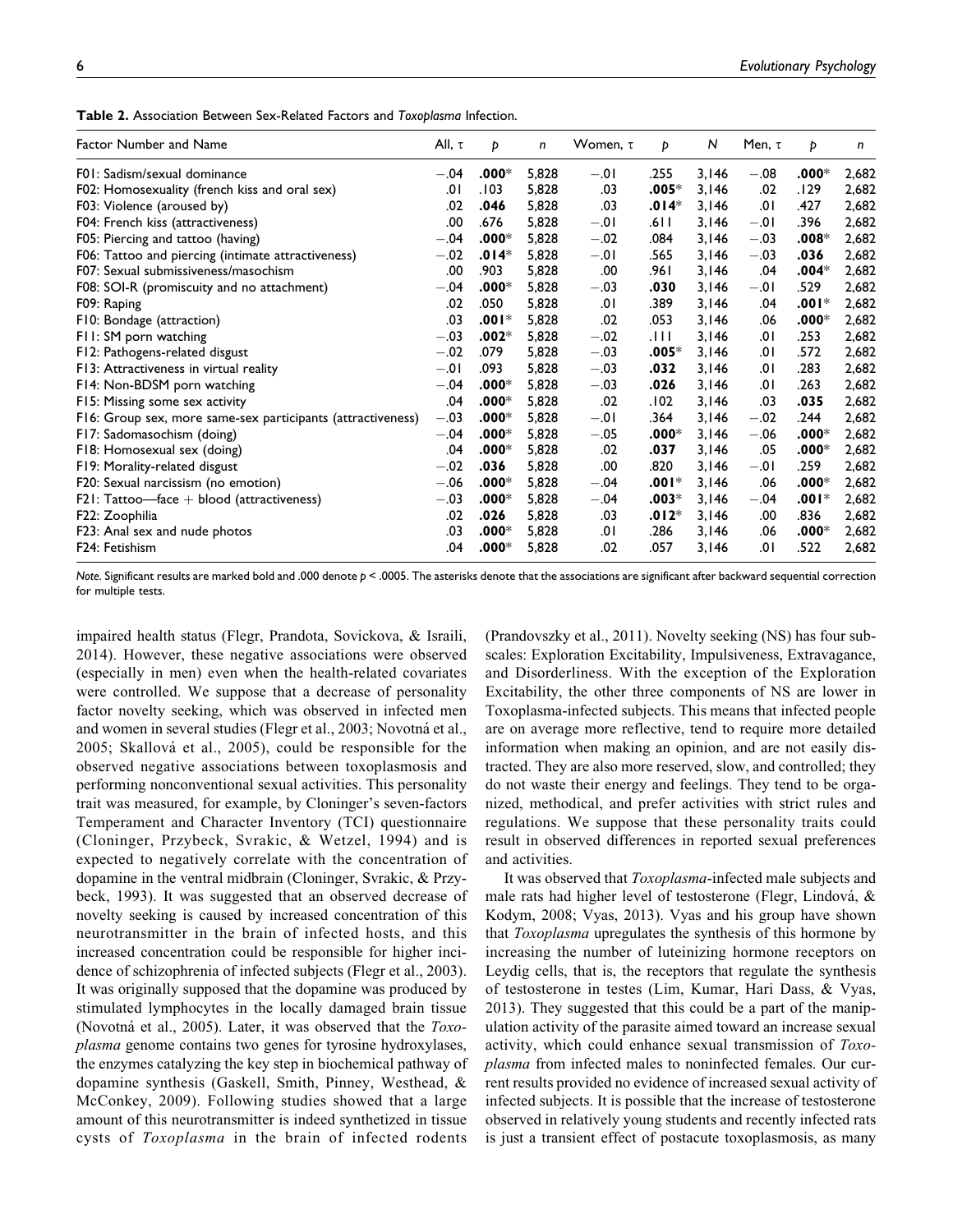other toxoplasmosis-associated changes are (Flegr et al., 2014; Hrdá et al., 2000; Kaňková, Kodym, et al., 2007; Kaňková,  $\text{Sulc, et al., } 2007$ , and disappears in later phases of infection or even turns into a decrease of concentration. Such a decrease was observed in infected male and female mice and in female students (Flegr, Lindová, Pivoňková, & Havlíček, 2008; Kaňková et al., 2011).

Homosexuality, that is, the sexual attractiveness of same sex but not opposite sex subjects—the second most important dimension obtained by the factor analysis—showed no association with toxoplasmosis. In contrast, the practicing homosexual sex, the factor F18, correlated positively with toxoplasmosis. This provides new support for the recent claims that toxoplasmosis could be most probably transmitted by unprotected sex (Flegr, Klapilová, & Kaňková, 2014). Men to men transmission by ejaculate could explain our nonpublished observation that high number of sexual partners was a highly important risk factor for acquiring toxoplasmosis not only for women but also for men.

We have no explanation for the robust results showing a positive association between *Toxoplasma* infection and zoophilia. Infected female subjects reported that they had sex with animals more often than Toxoplasma-free subjects. The most parsimonial, but still rather improbable, explanation of the observed pattern is that sex with some species of animal could be a source of *Toxoplasma* infection for humans. In our population, the female responders most often reported having sex with a dog. A dog is one of few animal species for which the experimental transmission by ejaculate has been demonstrated (Arantes et al., 2009).

## Limitations of the Present Study

The major limitation of the present study is that it is based on self-reported information on subjects' sexual life and selfreported Toxoplasma infection status. It is highly probable that some subjects intentionally or unintentionally provided false information. Probably, only highly motivated people finished the 90-min questionnaire. At the end of the questionnaire, the responders were also asked to rate the percentage of truthfully answered sexual life–related questions. The mean answer was about 96%. We believe that most of responders really try to provide truthful answers. It is, of course, clear that some subjects that were tested negative for toxoplasmosis in the past could have acquired the Toxoplasma infection in meantime. Such misclassification could increase the risk of false negative not the risk of false positive results of statistical tests. Another limitation of the present study is a strong sieve effect that probably influenced the composition of the study population. People entered the study absolutely voluntarily and obtained no reward for their participation. It is highly probable that only certain kind of people (e.g., extreme altruists or people extremely interested in sex) voluntarily spent about 90 min answering the questions of the present electronic questionnaire. Therefore, the obtained results cannot be generalized to whole Czech population.

The Facebook community Guinea Pigs (Czech version of the website) primarily consists of subjects willing to regularly participate in various evolutionary psychology studies, and the present test was advertised as a part of the study focused on testing a nonspecified ''evolutionary psychology and parasitology hypothesis.'' The whole 36,000 sets were used for the computation of sexuality-related factors. This Facebook community consists of people of various ages, education levels, occupations, and places of residence. However, most of the subjects (and nearly all the male subjects) who know their Toxoplasma-infection status are former students of biology who were tested for toxoplasmosis during systematic research of behavioral effects of latent toxoplasmosis which has been running at the Faculty of Science for the past 23 years. In last 2 years, the members of the Guinea Pigs community participated in several Internet studies that have mostly no relation to toxoplasmosis. The question on toxoplasmosis status was just one of several hundreds of questions to be responded by the participants of the study. The participants did not know that the present study tested the hypothesis about relation between toxoplasmosis and sexual life and especially the hypothesis concerning sexual dominance and toxoplasmosis. However, the personality profile of infected and noninfected subjects is known to differ (Flegr, 2013) and therefore observed differences in sexual life–related factors could be just side effects of these general personality differences. In the future, instrumental sexological methods should be used to confirm the existence of differences in sexual preferences of Toxoplasma-infected and Toxoplasma-free subjects.

Many of the observed effects are highly significant even after the most conservative Bonferroni's correction for multiple tests partly because of the large number of participants. However, their effect sizes are relatively low but comparable with those of other already published behavioral effects of latent toxoplasmosis. It has been discussed earlier (Flegr, 2013) that due to the large variability of human populations in particular behavioral traits and also in the size and direction of behavioral responses to particular environmental and genetic factors, toxoplasmosis usually explains only between  $1\%$  and 5% of the variability of behavioral traits. For example, the recently observed effect of toxoplasmosis on performance of students in acoustic reaction time test explained between 2% and 3% of the variability in the subjects' performance (Priplatova, Sebankova, & Flegr, 2014). Probably the strongest effect of latent toxoplasmosis on human behavior observed in past 25 years, its effect on attraction to the smell of highly diluted cat urine in men, explained 9.8% of the between-subjects variability in this trait (Flegr et al., 2011).

## **Conclusions**

Our study confirmed the existence of specific differences in sexual behavior, desires, and preferences between Toxoplasmainfected and Toxoplasma-free subjects. The character of these changes, that is, the higher attraction to bondage, violence, and, in men, to masochism and raping supports our hypothesis about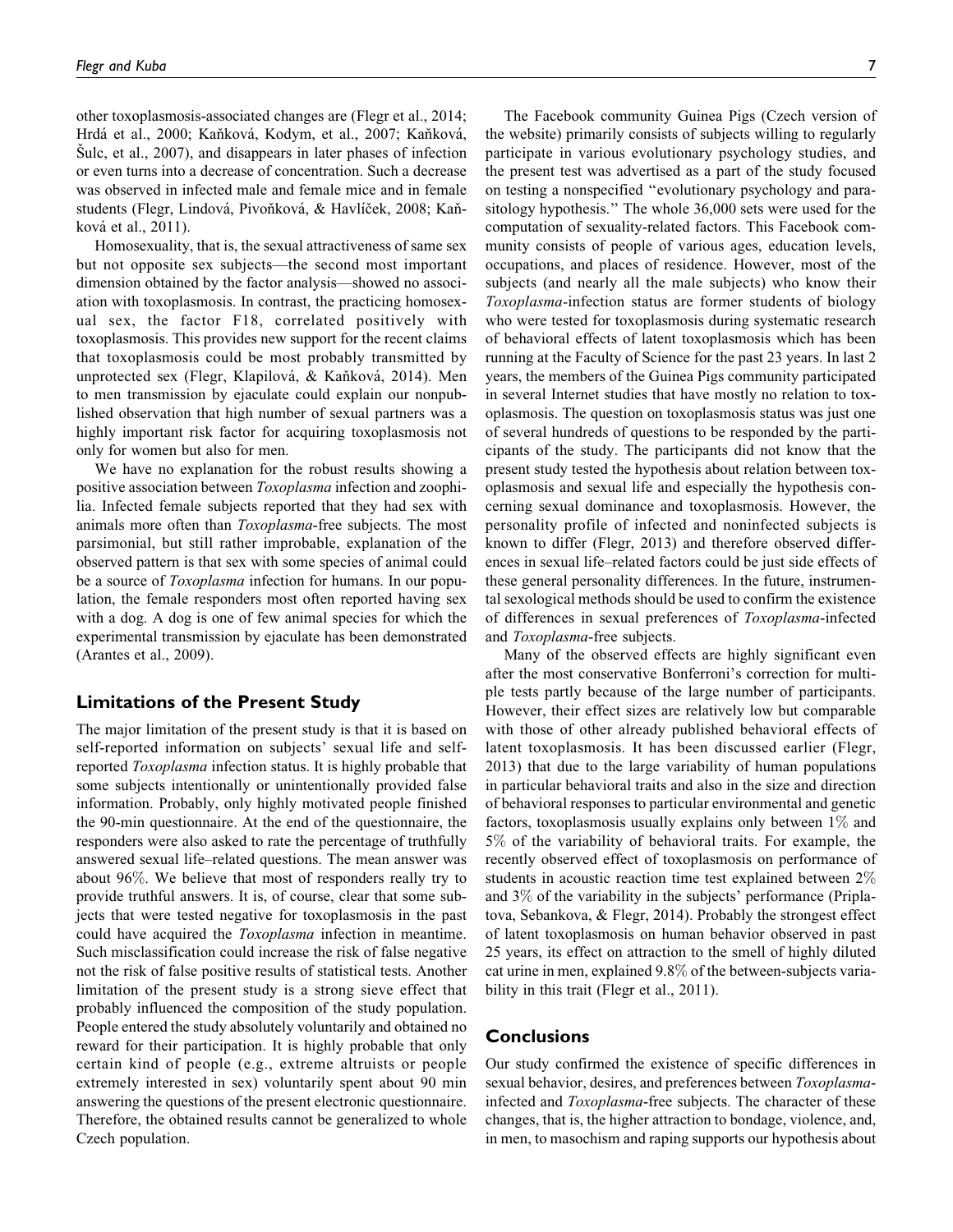the coactivation of sex-related and fear-related medial amygdala circuits in humans. It must be stressed that the Toxoplasma infection explains only small part of the variability in BDSMassociated traits. It was shown that sensitivity of current serological tests is not ideal and that even in populations of young seronegative subjects,  $5-15\%$  individuals are, in fact,  $Toxo$ plasma infected (Flegr & Havlíček, 1999; Flegr, Hrdá, & Kodym, 2005). In older age strata, the seroprevalence of toxoplasmosis decreases (Kolbeková, Kourbatova, Novotná, Kodym, & Flegr, 2007), which suggests that the frequency of false negatives among older people is probably much higher. It could be speculated that the false negatives, that is, the subjects with the oldest infections and therefore lowest concentration of anamnestic anti-Toxoplasma antibodies, could be responsible for certain BDSM traits in seemingly Toxoplasma-free subjects. A more probable explanation, however, is that the sexual arousal by danger, fear, and so on could have a common neurophysiological mechanism (possibly the coactivation of sexrelated and fear-related circuits in amygdala), however this coactivation could have various independent causes and Toxoplasma just (mis)uses this property of the mammal brain for manipulation with behavior of their intermediate hosts.

#### Acknowledgments

We would like to thank Lenka Příplatová for her help with preparing the electronic questionnaire; Charlie Lotterman, Martin Hůla, and Julie Nováková for their help with English version of this article; and Alena Černíková for her help with statistical analysis.

#### Declaration of Conflicting Interests

The author(s) declared no potential conflicts of interest with respect to the research, authorship, and/or publication of this article.

#### Funding

The author(s) disclosed receipt of the following financial support for the research, authorship, and/or publication of this article: The authors' work was supported by the Charles University of Prague (GAUK 269215, Grant UNCE 204004), the Grant Agency of the Czech Republic (Grant no. 16-20958 S), and by the project ''National Institute of Mental Health (NIMH-CZ)'' (Grant number ED2.1.00/ 03.0078; and the European Regional Development Fund). The funders had no role in study design, data collection and analysis, decision to publish, or preparation of this article.

#### Supplementary Materials

The online [appendices/data supplements/etc.] are available at [http://](http://evp.sagepub.com/supplemental) [evp.sagepub.com/supplemental.](http://evp.sagepub.com/supplemental)

#### References

- Arantes, T. P., Lopes, W. D. Z., Ferreira, R. M., Pieroni, J. S. P., Pinto, V. M. R., Sakamoto, C. A., & da Costa, A. J. (2009). Toxoplasma gondii: Evidence for the transmission by semen in dogs. Experimental Parasitology, 123, 190–194.
- Barbaro, N., Pham, M. N., & Shackelford, T. K. (2015). Sperm competition risk and sexual coercion predict copulatory duration in humans. Evolutionary Psychology, 13.
- Barthes, J., Crochet, P. A., & Raymond, M. (2015). Male homosexual preference: Where, when, why? PLoS One, 10.
- Berdoy, M., Webster, J. P., & Macdonald, D. W. (2000). Fatal attraction in rats infected with Toxoplasma gondii. Proceedings of the Royal Society B-Biological Sciences, 267, 1591–1594.
- Cloninger, C. R., Przybeck, T. R., Svrakic, D. M., & Wetzel, R. D. (1994). The temperament and character inventory (TCI): A guide to its development and use. St. Louis, MO: Center for Psychobiology of Personality, Washington University Press.
- Cloninger, C. R., Svrakic, D. M., & Przybeck, T. R. (1993). A psychobiological model of temperament and character. Archives of General Psychiatry, 50, 975–990.
- Dass, S. A. H., & Vyas, A. (2014). Toxoplasma gondii infection reduces predator aversion in rats through epigenetic modulation in the host medial amygdala. Molecular Ecology, 23, 6114–6122.
- Dawkins, R. (1983). The extended phenotype. The long reach of the gene. New York, NY: Oxford University Press.
- Dewar, C. S. (2003). An association between male homosexuality and reproductive success. Medical Hypotheses, 60, 225–232.
- Flegr, J. (2013). Influence of latent Toxoplasma infection on human personality, physiology and morphology: Pros and cons of the Toxoplasma-human model in studying the manipulation hypothesis. Journal of Experimental Biology, 216, 127–133.
- Flegr, J., & Havlíček, J. (1999). Changes in the personality profile of young women with latent toxoplasmosis. Folia Parasitologica, 46, 22–28.
- Flegr, J., & Hodny, Z. (2016). Cat scratches, not bites, are associated with unipolar depression—Cross-sectional study. Parasites & Vectors, 9.
- Flegr, J., Hrdá, Š., & Kodym, P. (2005). Influence of latent 'asymptomatic' toxoplasmosis on body weight of pregnant women. Folia Parasitologica, 52, 199–204.
- Flegr, J., & Hrdý, I. (1994). Influence of chronic toxoplasmosis on some human personality factors. Folia Parasitologica, 41, 122–126.
- Flegr, J., Klapilová, K., & Kaňková, Š. (2014). Toxoplasmosis can be a sexually transmitted infection with serious clinical consequences. Not all routes of infection are created equal. Medical Hypotheses, 83, 286–289.
- Flegr, J., Kodym, P., & Tolarová, V. (2000). Correlation of duration of latent Toxoplasma gondii infection with personality changes in women. Biological Psychology, 53, 57–68.
- Flegr, J., Lenochová, P., Hodný, Z., & Vondrová, M. (2011). Fatal attraction phenomenon in humans: Cat odour attractiveness increased for Toxoplasma-infected men while decreased for infected women. PLoS Neglected Tropical Diseases, 5, e1389.
- Flegr, J., Lindová, J., & Kodym, P. (2008). Sex-dependent toxoplasmosis-associated differences in testosterone concentration in humans. Parasitology, 135, 427–431.
- Flegr, J., Lindová, J., Pivoňková, V., & Havlíček, J. (2008). Brief communication: Latent toxoplasmosis and salivary testosterone concentration-important confounding factors in second to fourth digit ratio studies. American Journal of Physical Anthropology, 137, 479–484.
- Flegr, J., & Markos, A. (2014). Masterpiece of epigenetic engineering—How Toxoplasma gondii reprogrammes host brains to change fear to sexual attraction. Molecular Ecology, 23, 5934–5936.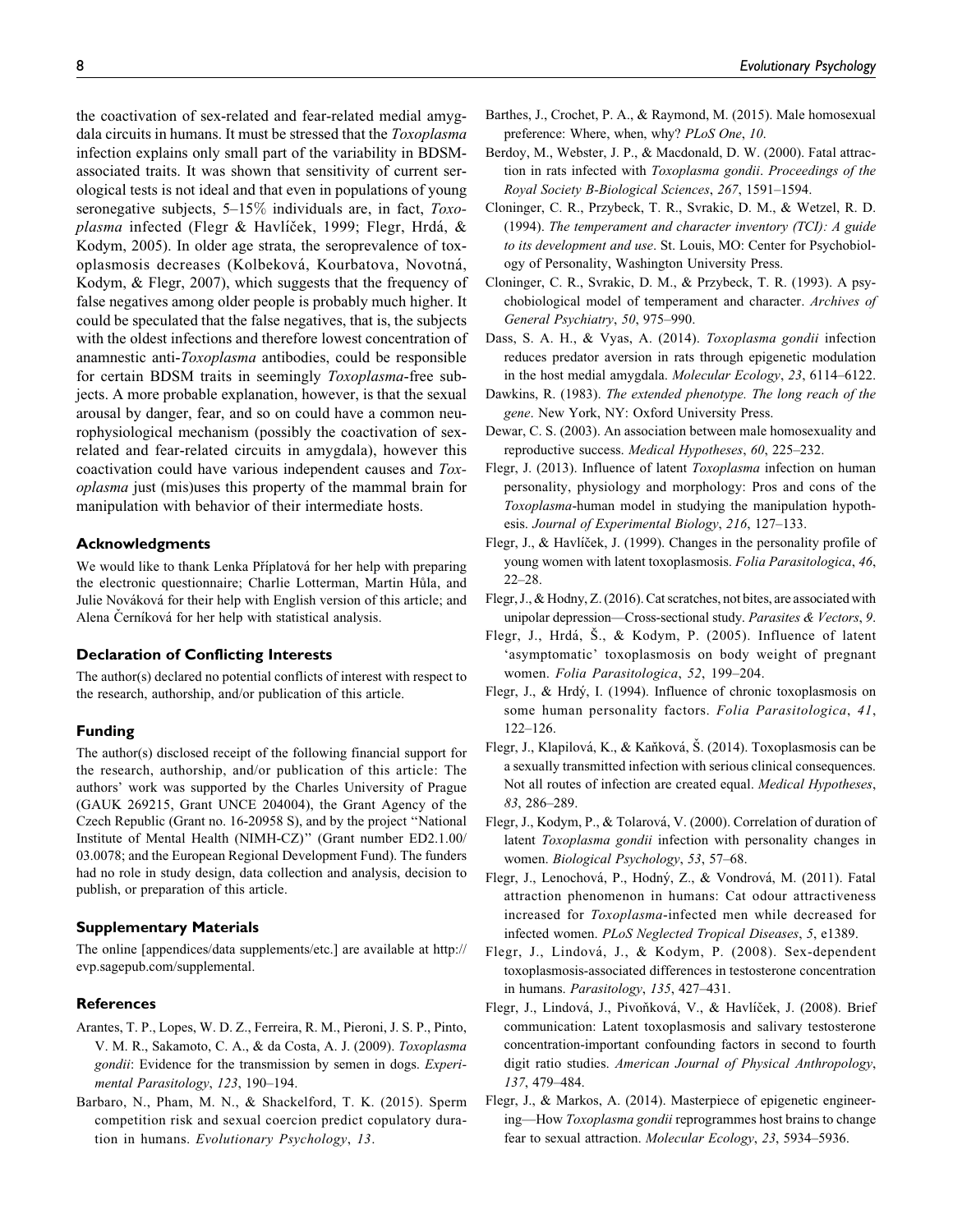- Flegr, J., Prandota, J., Sovickova, M., & Israili, Z. H. (2014). Toxoplasmosis—A global threat. Correlation of latent toxoplasmosis with specific disease burden in a set of 88 countries. PLoS One, 9.
- Flegr, J., Preiss, M., Klose, J., Havlíček, J., Vitáková, M., & Kodym, P. (2003). Decreased level of psychobiological factor novelty seeking and lower intelligence in men latently infected with the protozoan parasite Toxoplasma gondii. Dopamine, a missing link between schizophrenia and toxoplasmosis? Biological Psychology, 63, 253–268.
- Flegr, J., Priplatova, L., Hampl, R., Bicikovia, M., Ripova, D., & Mohr, P. (2014). Difference of neuro- and immunomodulatory steroids and selected hormone and lipid concentrations between Toxoplasma-free and Toxoplasma-infected but not CMV-free and CMV-infected schizophrenia patients. Neuroendocrinology Letters, 35, 20–27.
- Gaskell, E. A., Smith, J. E., Pinney, J. W., Westhead, D. R., & McConkey, G. A. (2009). A unique dual activity amino acid hydroxylase in Toxoplasma gondii. PLoS One, 4, e4801.
- Goldberg, L. R. (1999). A broad-bandwidth, public-domain, personality inventory measuring the lower-level facets of several fivefactor models. In I. Mervielde, I. Deary, F. De Fruyt, & F. Ostendorf (Eds.), *Personality psychology in Europe* (Vol. 7, pp. 7–28). Tilburg, the Netherlands: Tilburg University Press.
- Goldberg, L. R., Johnson, J. A., Eber, H. W., Hogan, R., Ashton, M. C., Cloninger, C. R., & Gough, H. G. (2006). The international personality item pool and the future of public-domain personality measures. Journal of Research in Personality, 40, 84-96.
- Hellstrand, D., & Chrysochoou, E. (2015). Upset in response to a sibling's partner's infidelity: A study with siblings of gays and lesbians, from an evolutionary perspective. Evolutionary Psychology, 13.
- Hodková, H., Kodym, P., & Flegr, J. (2007). Poorer results of mice with latent toxoplasmosis in learning tests: Impaired learning processes or the novelty discrimination mechanism? Parasitology, 134, 1329–1337.
- Hrdá, S., Votýpka, J., Kodym, P., & Flegr, J. (2000). Transient nature of Toxoplasma gondii-induced behavioral changes in mice. Journal of Parasitology, 86, 657–663.
- Hurlbert, D., Apt, C., Gasar, S., & Wilson, N. E. (1994). Sexual narcissism: A validation study. Journal of Sex & Marital Therapy, 20, 24–34.
- Janus, S., & Janus, C. L. (1993). The Janus report on sexual behavior. New York, NY: John Wiley.
- Jozifkova, E., Bartos, L., & Flegr, J. (2012). Evolutional background of dominance/submissivity in sex and bondage: The two strategies? Neuroendocrinology Letters, 33, 636–642.
- Jozífková, E., & Flegr, J. (2006). Dominance, submissivity (and homosexuality) in general population. Testing of evolutionary hypothesis of sadomasochism by internet-trap-method. Neuroendocrinology Letters, 27, 711–718.
- Jozifkova, E., Konvicka, M., & Flegr, J. (2014). Why do some women prefer submissive men? Hierarchically disparate couples reach higher reproductive success in European urban humans. Neuroendocrinology Letters, 35, 594–601.
- Kankova, S., Flegr, J., & Calda, P. (2015). The influence of latent toxoplasmosis on women's reproductive function: Four crosssectional studies. Folia Parasitologica, 62.
- Kaňková, Š., Kodym, P., & Flegr, J. (2011). Direct evidence of  $Tox$ oplasma-induced changes in serum testosterone in mice. Experimental Parasitology, 128, 181–183.
- Kaňková, Š., Kodym, P., Frynta, D., Vavřinová, R., Kuběna, A., & Flegr, J. (2007). Influence of latent toxoplasmosis on the secondary sex ratio in mice. *Parasitology*, 134, 1709–1717.
- Kaňková, Š., Šulc, J., Nouzová, K., Fajfrlik, K., Frynta, D., & Flegr, J. (2007). Women infected with parasite Toxoplasma have more sons. Naturwissenschaften, 94, 122–127.
- Kirby, J. (2003). A new group-selection model for the evolution of homosexuality. Biology & Philosophy, 18, 683–694.
- Kolbeková, P., Kourbatova, E., Novotná, M., Kodym, P., & Flegr, J. (2007). New and old risk-factors for Toxoplasma gondii infection: Prospective cross-sectional study among military personnel in the Czech Republic. Clinical Microbiology and Infection, 13, 1012–1017.
- Lim, A., Kumar, V., Hari Dass, S. A., & Vyas, A. (2013). Toxoplasma gondii infection enhances testicular steroidogenesis in rats. Molecular Ecology, 22, 102–110.
- Macintyre, F., & Estep, K. W. (1993). Sperm competition and the persistence of genes for male homosexuality. BioSystens, 31, 223–233.
- Malamuth, N. M. (1989). The attraction to sexual aggression scale 1. Journal of Sex Research, 26, 26–49.
- Moore, J. (2002). Parasites and the behavior of animals. Oxford, England: Oxford University Press.
- Novotná, M., Hanušová, J., Klose, J., Preiss, M., Havlíček, J., Roubalova´, K., & Flegr, J. (2005). Probable neuroimmunological link between Toxoplasma and cytomegalovirus infections and personality changes in the human host. BMC Infectious Diseases, 5, 54.
- O'Connor, B. P. (2000). SPSS and SAS programs for determining the number of components using parallel analysis and Velicer's MAP test. Behavior Research Methods Instruments & Computers, 32, 396–402.
- Pappas, G., Roussos, N., & Falagas, M. E. (2009). Toxoplasmosis snapshots: Global status of *Toxoplasma gondii* seroprevalence and implications for pregnancy and congenital toxoplasmosis. International Journal for Parasitology, 39, 1385–1394.
- Penke, L., & Asendorpf, J. B. (2008). Beyond global sociosexual orientations: A more differentiated look at sociosexuality and its effects on courtship and romantic relationships. Journal of Personality and Social Psychology, 95, 1113–1135.
- Prandovszky, E., Gaskell, E., Martin, H., Dubey, J. P., Webster, J. P., & McConkey, G. A. (2011). The neurotropic parasite Toxoplasma gondii increases dopamine metabolism. PLoS One, 6, e23866.
- Priplatova, L., Sebankova, B., & Flegr, J. (2014). Contrasting effect of prepulse signals on performance of toxoplasma-infected and toxoplasma-free subjects in an acoustic reaction times test. PLoS One, 9.
- Rahman, Q., & Hull, M. S. (2005). An empirical test of the kin selection hypothesis for male homosexuality. Archives of Sexual Behavior, 34, 461–467.
- Richters, J., Grulich, A. E., de Visser, R. O., Smith, A. M. A., & Rissel, C. E. (2003). Sex in Australia: Autoerotic, esoteric and other sexual practices engaged in by a representative